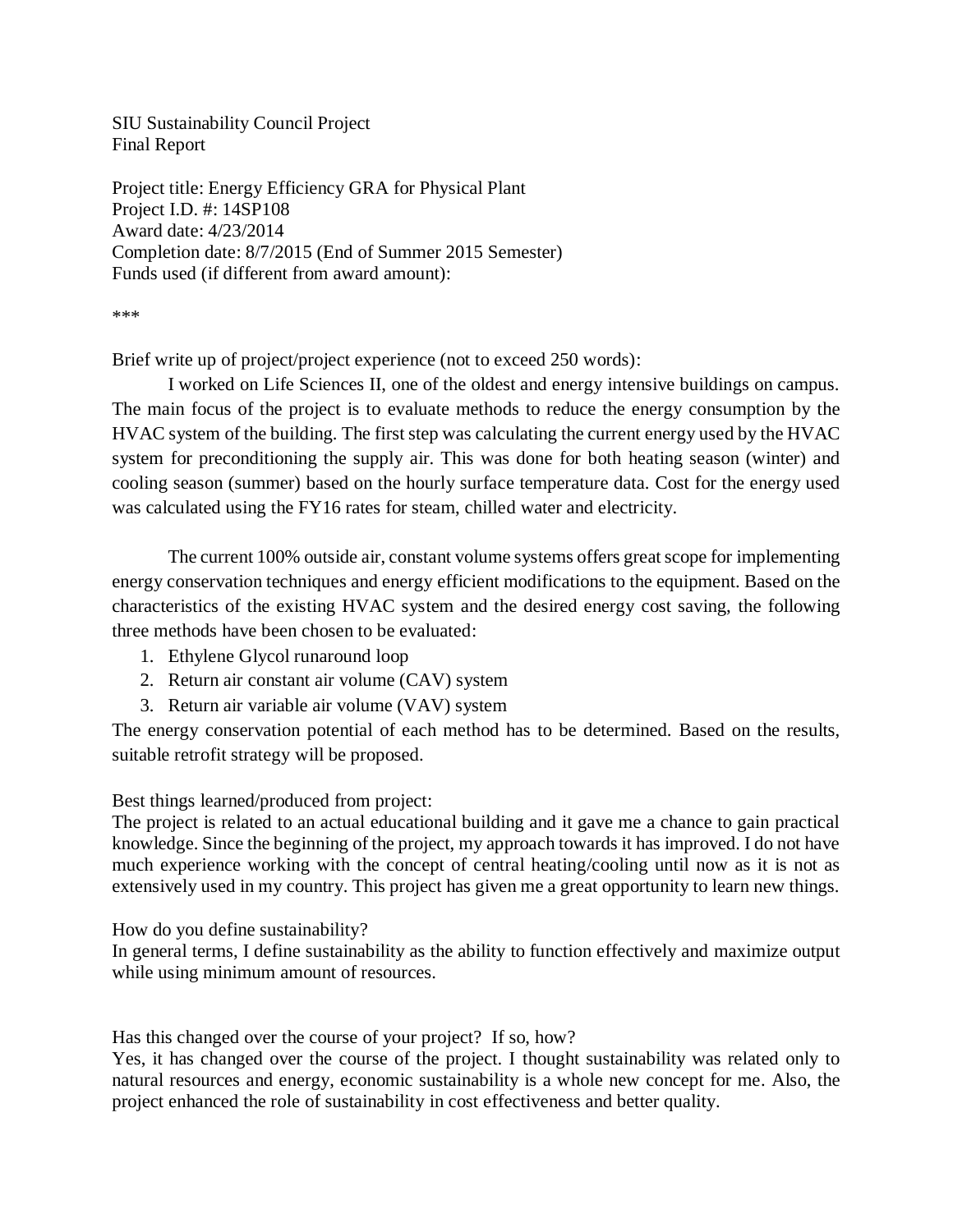What do you see as the next step for the project?

Other aspects of the HVAC system like the terminal reheat, energy lost through fume hood exhaust can be looked into.

Optional: Do you have any suggestions for the SIU Sustainability Council to improve the Green Fund award process?

\*Attach a minimum of five images – these will be used to promote interest in Sustainability Council projects. These can be photographs of the progress of the project, the completed project, or promotional materials.\*

## Room Usage of Life Sciences II (No. of rooms)



## LS II Room Usage

Cooling Season Energy Usage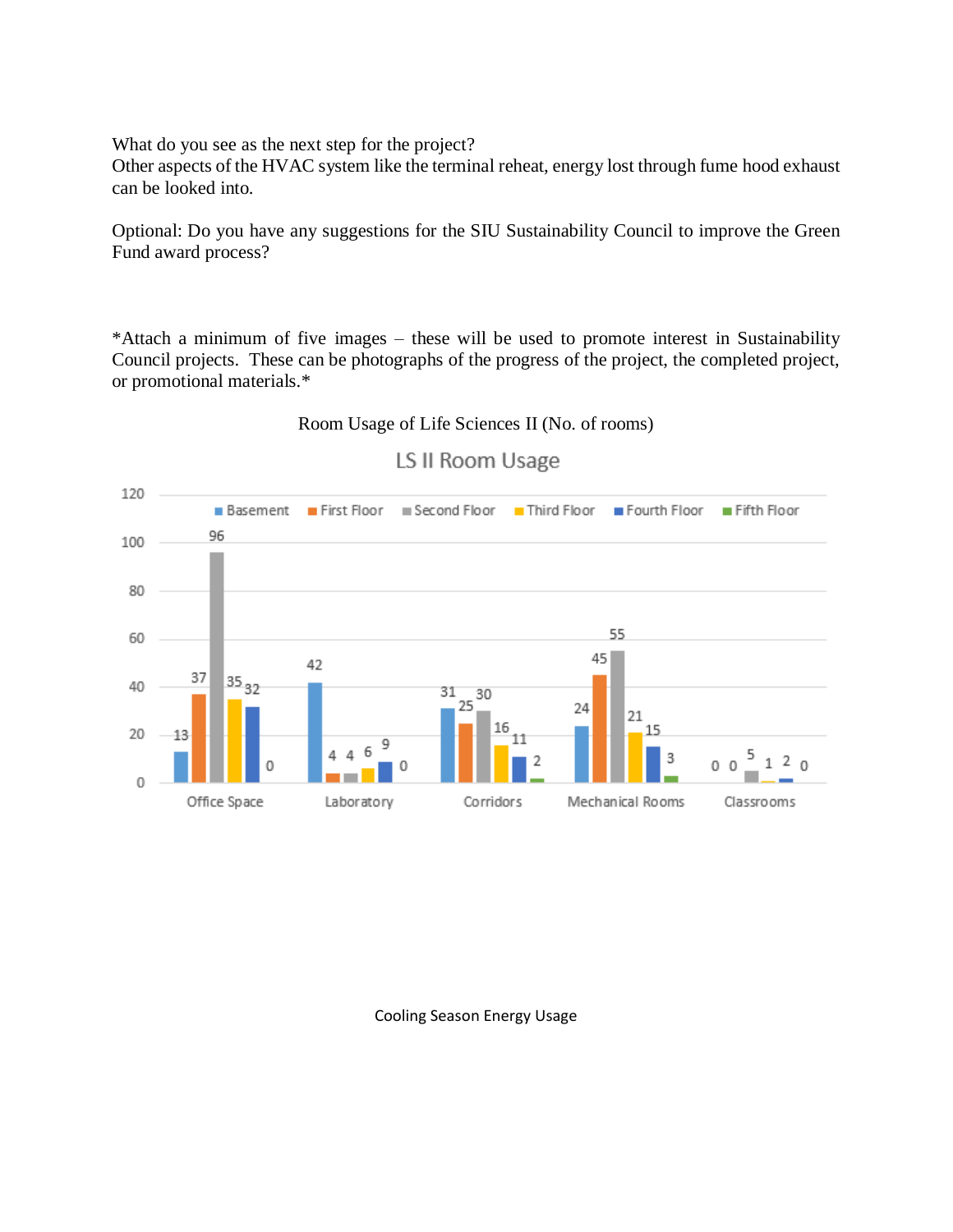

Energy Cost for Air Pre-conditioning for the Current System